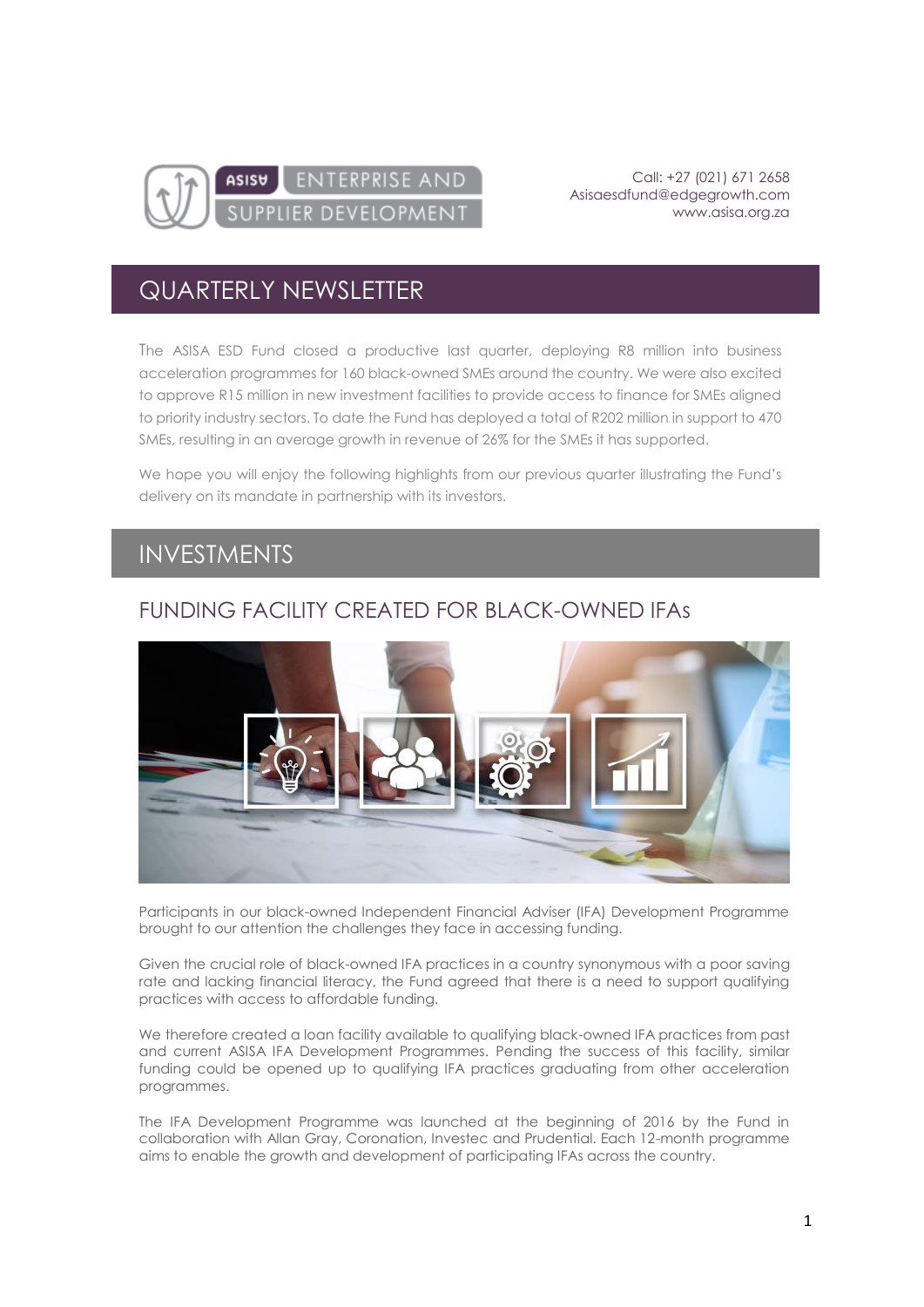All IFA practices applying for capital from the facility need to be majority black-owned, have a track record of success, and provide a business case for how the investment will unlock sufficient growth in the firm to afford the finance. To date, the Fund has short-listed four IFA practices.

It is anticipated that interest rates under the facility will be lower than those offered by traditional financiers, especially for smaller developmental practices. The funding will largely be used by IFAs to unlock organic growth opportunities through hiring new staff (additional advisers and admin assistants), developing systems (customer relationship management, financial planning, client advice and recordkeeping) and boosting marketing initiatives.

#### EAGLE TOWERS SOARS TO NEW HEIGHTS



Eagle Towers SA piqued the interest of our investment team in 2015, because a 100% black owned South African telecommunications company is a rare find. In addition, the company showed enormous growth potential, which made it an attractive investment opportunity.

Eagle Towers, headquartered in Stellenbosch, scouts out suitable sites and assembles telecommunication towers at these locations. Capacity on these towers is leased to Mobile Network Operators and Wireless Internet Service Providers. By making use of Eagle Towers' infrastructure and sites, these companies save on capital as well as operational expenses. Eagle Towers boasts clients such as Vodacom, MTN, Cell C, Telkom Mobile and iBurst.

Eagle Towers was founded in 2015 by Avril van der Rheede, a driven entrepreneur from a disadvantaged background with vast experience in the telecommunications industry.

The Fund made its first investment in Eagle Towers in March 2016, and in August 2017 approved additional funding. In addition, Eagle Towers attracted the attention of Mergence Investment Managers, an ASISA member, earlier this year resulting in a sizeable equity and debt investment deal.

For Mergence, the deal represents an opportunity to co-invest with the ESD Fund in a solid, 100% black-owned business in the telecommunications space with a positive growth outlook. Mergence has indicated that it values the Fund's continued participation in the deal, recognising its importance as a partner.

These deals will allow Eagle Towers to enter a stage of rapid expansion. Over the next two years, Eagle Towers expects to roll out an additional 85 sites in addition to the 15 already established. This should result in an increase its staff complement, contributing to the Fund's mandate from a social impact (job creation) perspective in addition to economic transformation. Since Eagle Towers outsources the building of its towers a number of smaller black owned construction companies will also benefit, therefore resulting in additional job creation.

The Fund is also facilitating discussions between Eagle Towers and industry members that have property portfolios with available rooftop sites suitable for setting up telecommunications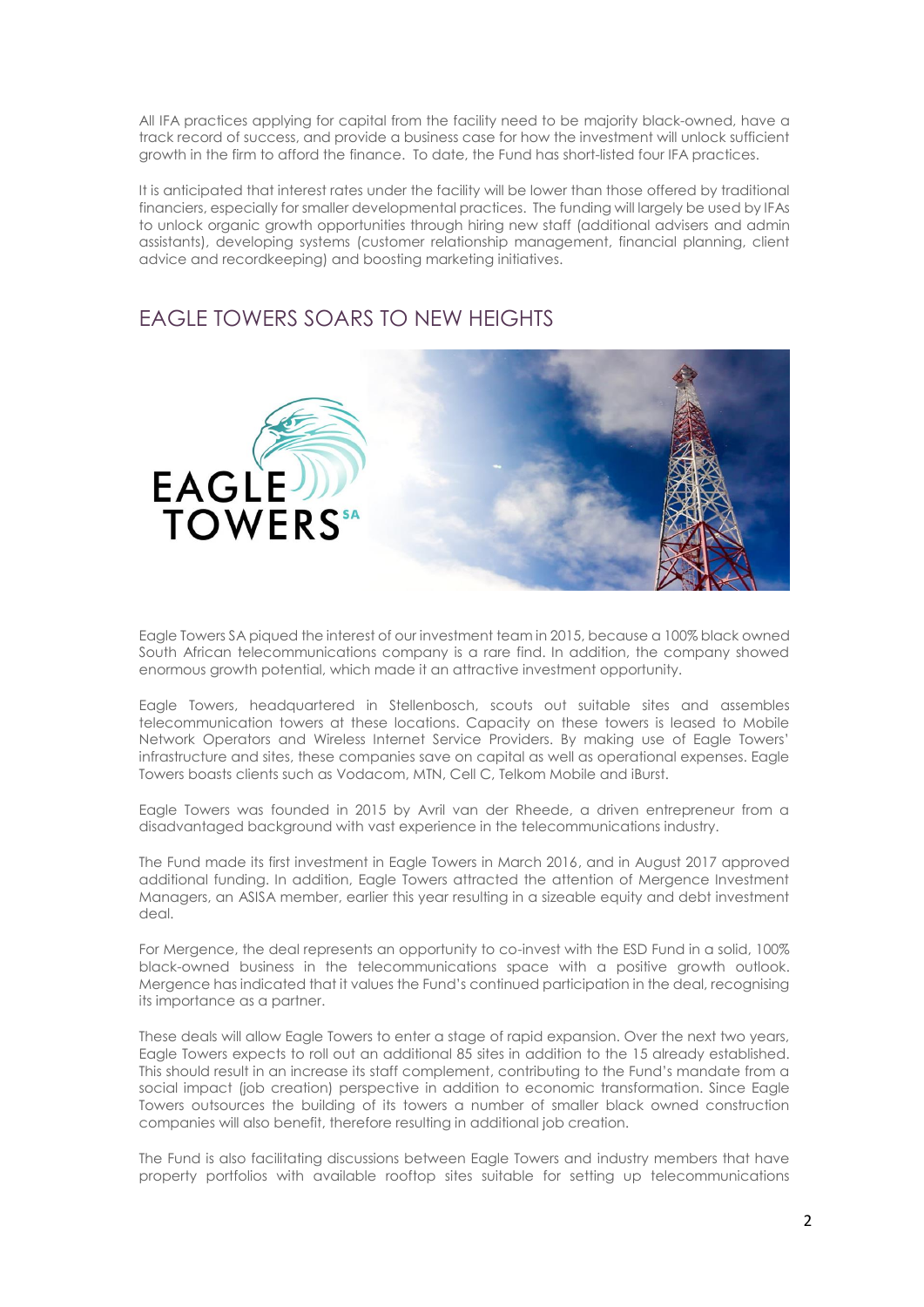infrastructure. The aim is to increase Eagle Towers' revenue stream leading to further business growth. Additionally, from a strategic perspective, the rooftops opportunity allows Eagle access to regions where there is not enough space for tower erection therefore extending their regional footprint and market positioning.

By enabling Eagle Towers to grow into a major player able to compete with the foreign companies currently dominating the telecommunication tower business, we are directly influencing the transformation of the telecommunications industry, which is something that we are very proud of.

## ACCELERATION PROGRAMMES

#### BLACK-OWNED IFAs DEVELOPED IN PARTNERSHIP WITH MMI



*Proud Moment: Representatives from the black-owned IFA practices that graduated from the Momentum Masibambane Broker Initiative programme pictured on graduation day with Leon Campher, CEO of ASISA (front row, 2nd from left), Ruth Benjamin-Swales, CEO of the ASISA Foundation (2nd row, 2nd from left) and the ASISA ESD Fund's enterprise and supplier development providers, Edge Growth and EncoreSA.*

The 10th of August 2017 was a proud day for the Fund. Eight black-owned independent financial adviser (IFA) practices (also referred to as brokerages) graduated from the Momentum Masibambane Broker Initiative programme, which was delivered in partnership with MMI Holdings over the past 18 months.

The eight graduating IFA practices are LKC Business Consult, Royal Square Consultants, Shomang Group, VK Consult, Jabulani Moyo, RightSure Risk Managers, Sibanyoni Brokers CC and ISU Financial Services. These businesses were chosen from 50 applicants through a rigorous selection process.

Aptly named Masibambane, which means to hold hands, the programme was developed with the aim of creating a holistic approach to helping Gauteng based black-owned IFA practices grow more professional, sustainable, efficient and ethical financial advisory businesses. The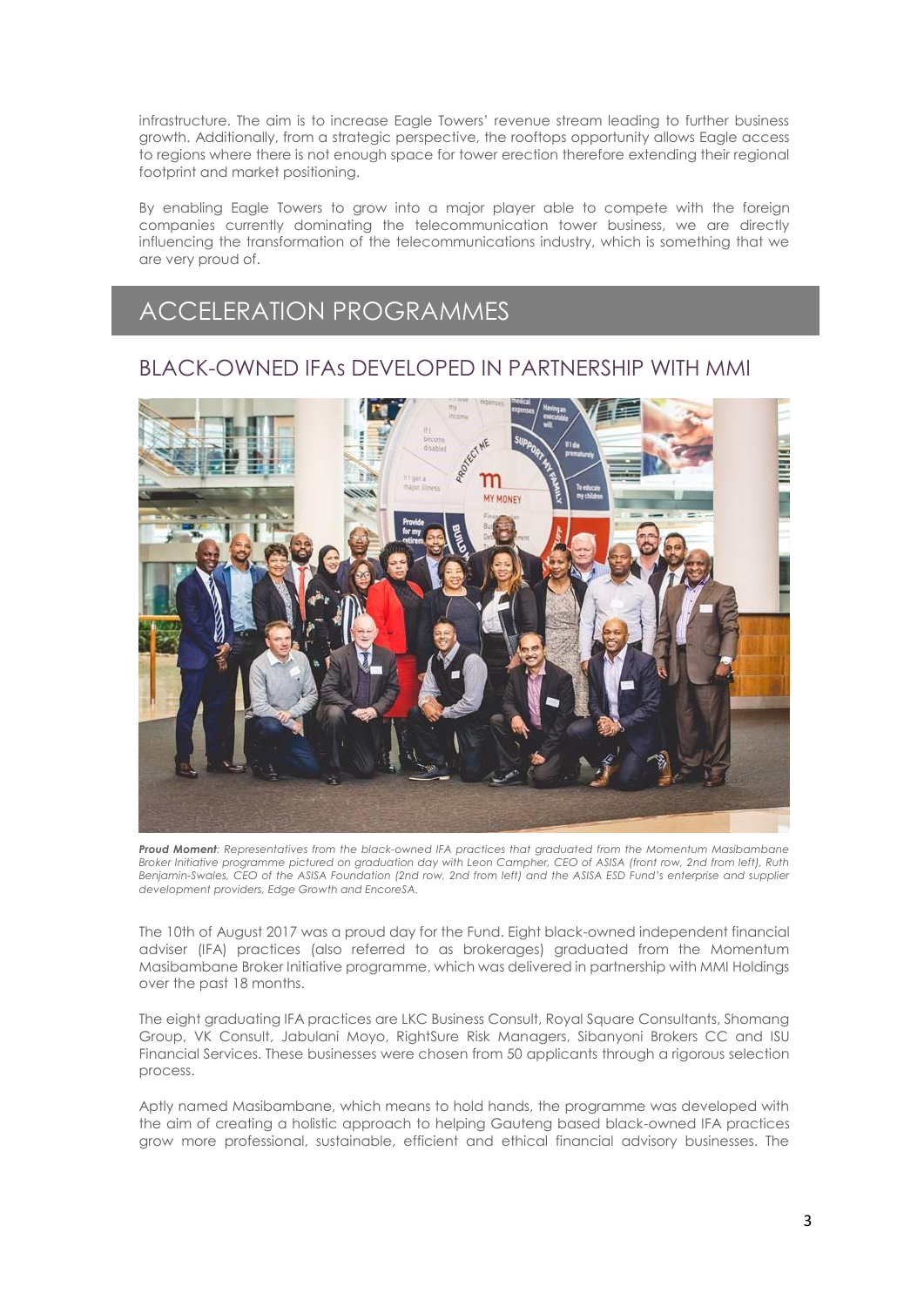programme was managed and executed by the Fund's enterprise and supplier development providers, Edge Growth and EncoreSA.

The design phase of the programme identified the main challenges facing the IFAs as access to market, building a solid client base and soliciting support from the industry.

These challenges were addressed through interactive training workshops with Edge Growth and 20 hours a month of personal mentorship sessions with specialist IFA consultants, EncoreSA. Tools and business models were developed for each business, targeting increased professionalism, confidence, revenue growth and job creation.

At the end of the 18 month programme the group reported a 45% increase in average revenue and 15 new jobs created.

Mosidi Shomang of Shomang Brokers gave the programme the thumbs up. "This was a valuable programme and it has assisted me to streamline the focus of our business, change from a productbased value proposition to a client-centric value proposition and better understand the compliance requirements of the industry."

Fiona Ally, Group Lead for Enterprise and Supplier Development at MMI Holdings, summed up the real value of the Masibambane Broker Initiative: "By helping to develop brokerages in our communities we are not only securing the financial wellness of the SME but also ensuring that appropriate financial advice and solutions are made available to the community".

### FEATURED ENTERPRISE

#### INKANYEZI MARKETING



Powered by Passion: Nontokozo Nyoni, founder of Inkanyezi Marketing, is determined to build a sustainable business that will *enable her to employ more people.*

Inkanyezi Marketing was founded by Nontokozo Nyoni with nothing more than a huge passion and her retirement fund payout. Ten years later, the small Cape Town based marketing, communications and promotions company is well established and showing solid growth potential. In fact, Inkanyezi is celebrating its 10th anniversary with a successful tender to host a three-day conference for De Beers, which will be one of its biggest events to date.

Inkanyezi has been on Sanlam's Enterprise and Supplier Development (ESD) programme, managed by the Fund, since the beginning of the year. As a result of the business development